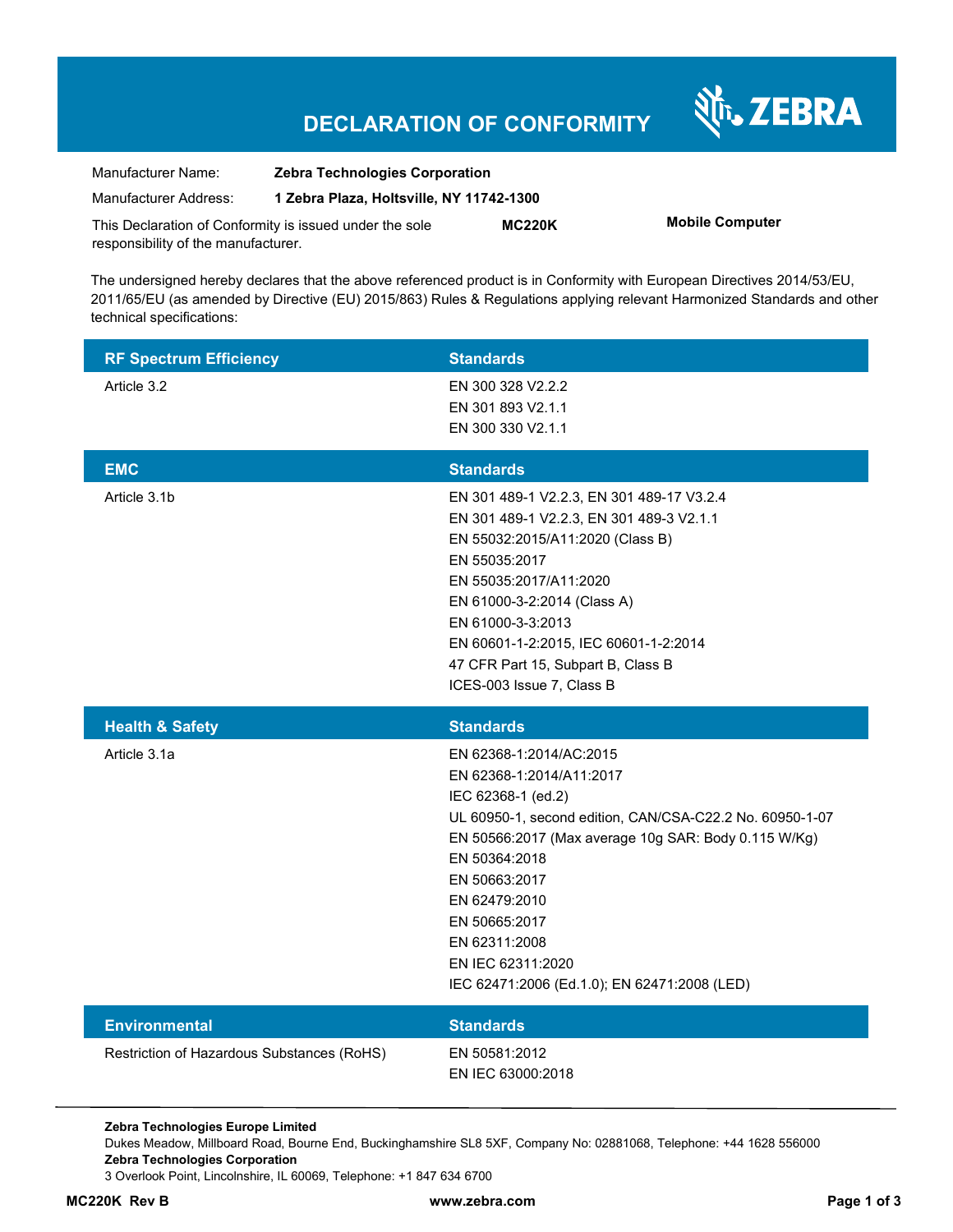

With regard to Directive 2014/53/EU, the conformity assessment procedure referred to in Article 17.2(b) and detailed in Annex III has been followed with the involvement of the following Notified Body for Articles 3.1a, 3.1b and 3.2: **CTC advanced GmbH**, Untertürkheimer Str. 6 – 10 66117 Saarbrücken, Germany

EC-Type Examination Certificate number: T818737M-01-TEC

US company representative for FCC Supplier's Declaration of Conformity (47 CFR Part 2.1071 to 2.1077) is Larry Zhou and can be reached at **larry**.zhou@zebra.com.

#### **Signed on behalf of Zebra Technologies Corporation**

Place: Bourne End

*(Signature of authorized person)* Date of Affixing the CE Mark: 25 September 2020 Marco Belli **Rev:** B Sr. Manager, Regulatory **Date: 2 September 2021**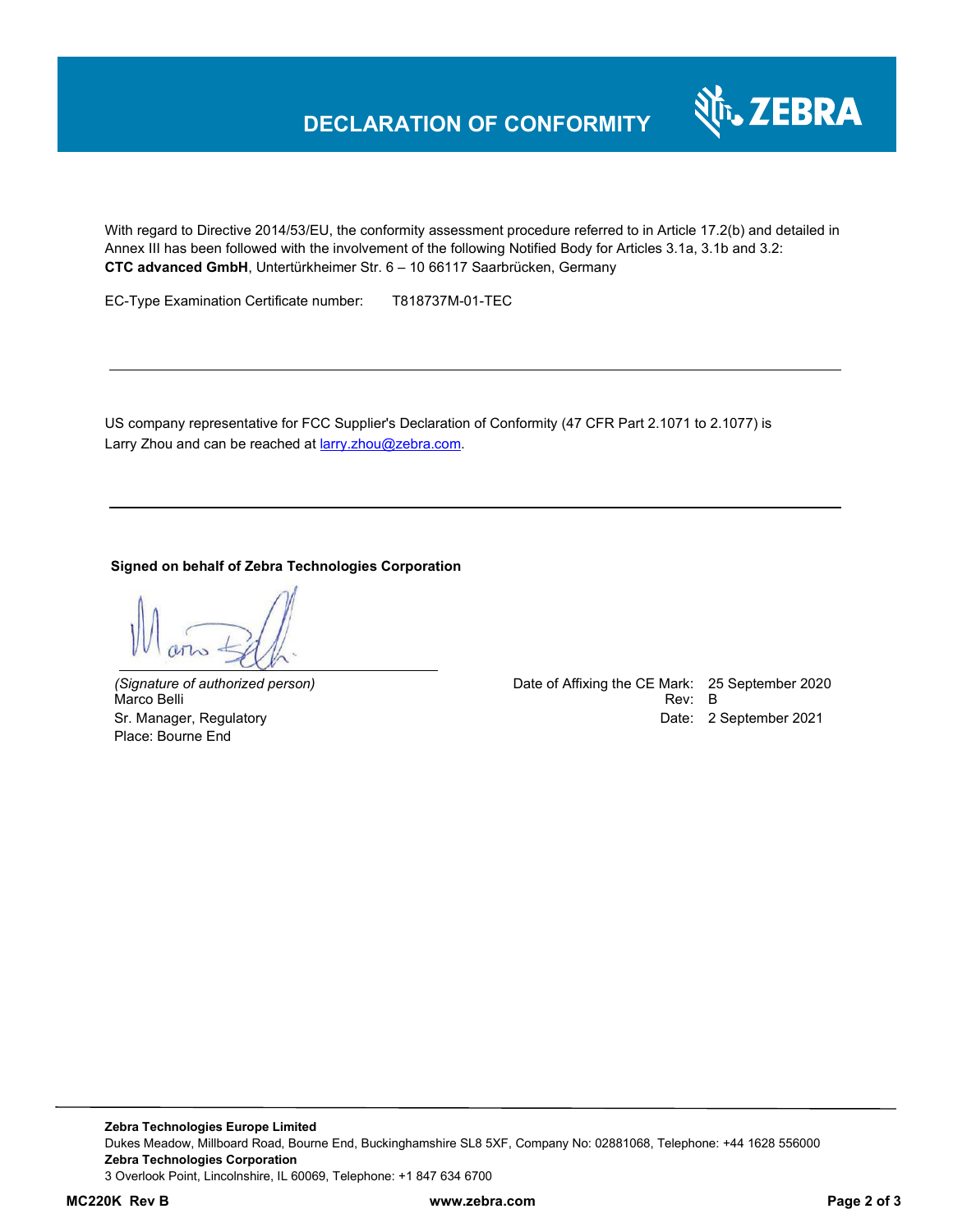

### **Appendix A**

#### **EU Operating frequencies and maximum power levels**

**Technology Operating Frequencies/Bands Maximum Transmit power level**  WLAN 2400 MHz – 2483.5 MHz 20dBm 5150 MHz – 5250 MHz 23dBm 5250 MHz – 5350 MHz 23dBm 5470 MHz – 5725 MHz 23dBm Bluetooth 2400 MHz – 2483.5 MHz 10dBm RFID 13.553 MHz - 13.567MHz 42 dBµA/m @10m

# *Restrictions:*

The use of 5GHz RLAN throughout the EEA has the following restriction:

5.15 - 5.35 GHz is restricted to indoor use only.

#### **Accessories:**

| <b>Description</b> | Model            |
|--------------------|------------------|
| Battery            | BT-000418        |
| Holster            | SG-MC2X-HLSTR-01 |
| Trigger Handle     | TRG-MC2X-SNP1-01 |

**Zebra Technologies Europe Limited**  Dukes Meadow, Millboard Road, Bourne End, Buckinghamshire SL8 5XF, Company No: 02881068, Telephone: +44 1628 556000 **Zebra Technologies Corporation**  3 Overlook Point, Lincolnshire, IL 60069, Telephone: +1 847 634 6700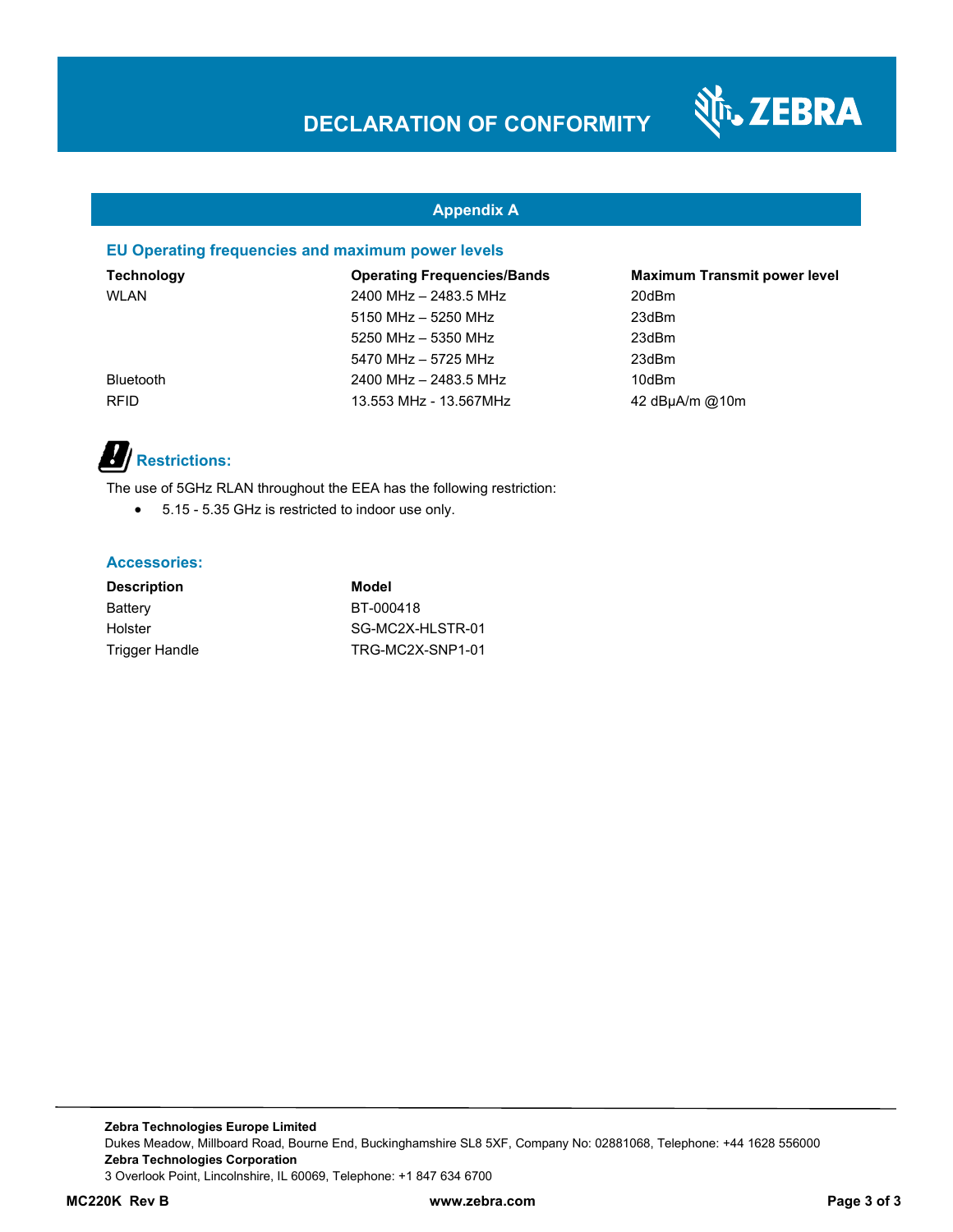

#### **Appendix B**

### **Regulatory Markings MC220K**

| $ {\bf R}$ ! C-25950                                                                                                                       | <b>ANATEL</b><br>01413-21-08726                                                                                               |                                                                                                                                                                                                                                                    |
|--------------------------------------------------------------------------------------------------------------------------------------------|-------------------------------------------------------------------------------------------------------------------------------|----------------------------------------------------------------------------------------------------------------------------------------------------------------------------------------------------------------------------------------------------|
| Argentina                                                                                                                                  | <b>Brazil</b>                                                                                                                 | <b>Belarus</b>                                                                                                                                                                                                                                     |
| ertified for use in Hong Kong<br>經驗證可在香港使用<br>Certificate No. 證書號碼<br>HK0012102482<br><b>[訊事務管理局</b><br>COMMUNICATIONS<br><b>AUTHORITY</b> | Approval numbers must be listed<br>NO. 71607/SDPPI/2020<br><b>PLG. ID 3788</b><br>NO. 71437/SDPPI/2020<br><b>PLG. ID 4773</b> | מספר אישור אלחוטי של משרד התקשורת 51-76367<br>אסור להחליף את האנטנה המקורית של המכשיר ולא<br>לעשות בו כל שינוי טכני אחר<br>מספר אישור אלחוטי של משרד התקשורת 76368-51<br>אסור להחליף את האנטנה המקורית של המכשיר ולא<br>לעשות בו כל שינוי טכני אחר |
| <b>Hong Kong</b>                                                                                                                           | Indonesia                                                                                                                     | <b>Israel</b>                                                                                                                                                                                                                                      |
| This product has been<br><b>Type Approved by Jamaica</b><br>SMA-MC220K                                                                     | RAWZ/11A/0820/S(20-3048)                                                                                                      | <b>IFETEL: RCPZEMC21-0747</b>                                                                                                                                                                                                                      |
| Jamaica                                                                                                                                    | <b>Malaysia</b>                                                                                                               | <b>Mexico</b>                                                                                                                                                                                                                                      |
| <b>AGREE PAR L'ANRT MAROC</b><br>Numéro d'agrément:<br>MR00026156ANRT2020<br>Date d'agrément: 28/10/2020                                   | Connection and use of this communications<br>equipment is permitted by the Nigerian<br><b>Communications Commission</b>       | Approved by PTA (2020)<br>Paki stan Telecom Authority                                                                                                                                                                                              |
| <b>Morocco</b>                                                                                                                             | <b>Nigeria</b>                                                                                                                | <b>Pakistan</b>                                                                                                                                                                                                                                    |
| <b>CONATEL</b><br>RN: 2020-11-I-0819                                                                                                       | 뮌<br>commiss!<br><b>Type Approval Number:</b><br>ESD-RCE-2024277                                                              | И005 20                                                                                                                                                                                                                                            |
| Paraguay                                                                                                                                   | <b>Philippines</b>                                                                                                            | <b>Serbia</b>                                                                                                                                                                                                                                      |

**Zebra Technologies Europe Limited**

Dukes Meadow, Millboard Road, Bourne End, Buckinghamshire SL8 5XF, Company No: 02881068, Telephone: +44 1628 556000 **Zebra Technologies Corporation** 

3 Overlook Point, Lincolnshire, IL 60069, Telephone: +1 847 634 6700